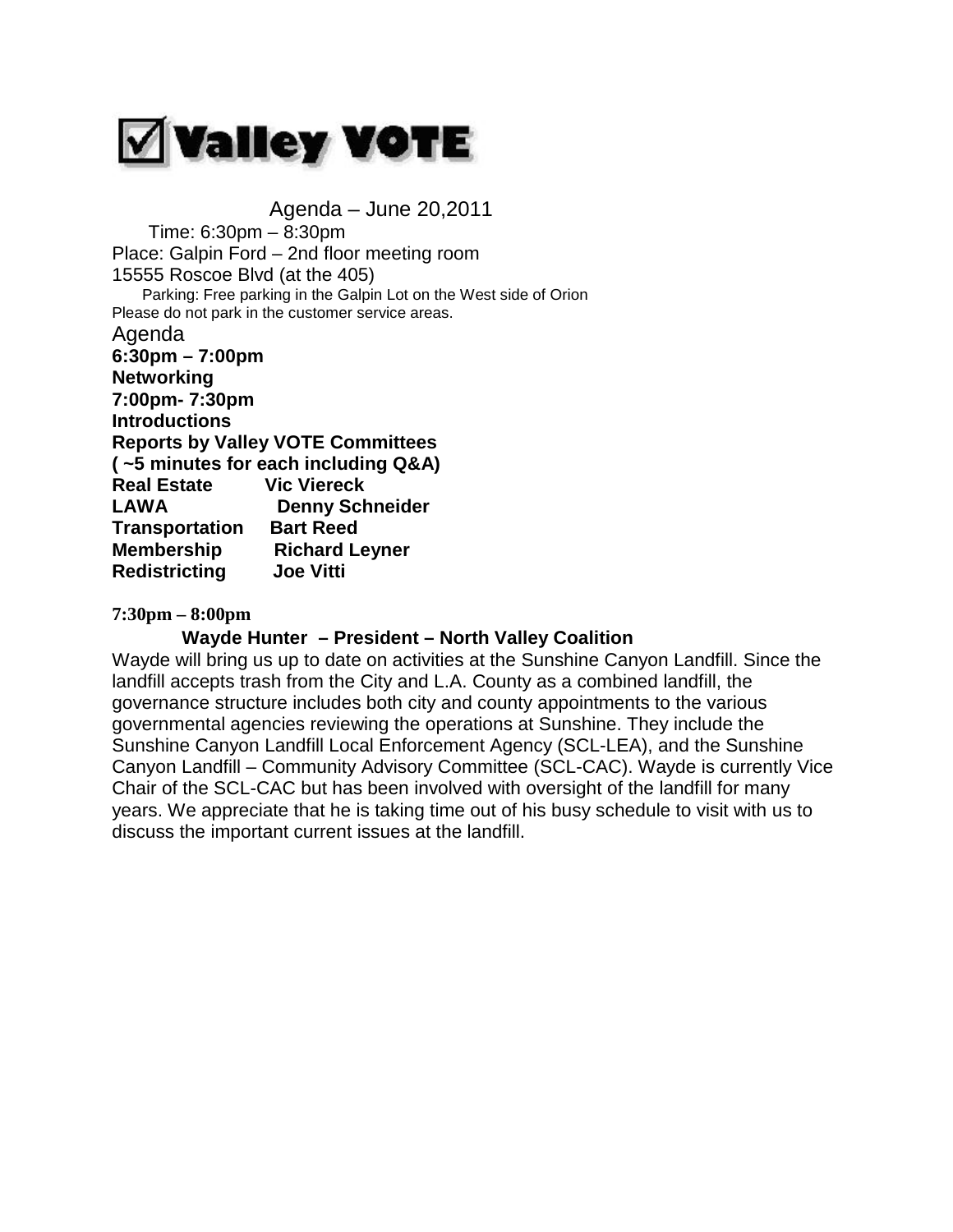## **8:00pm – 8:30pm**

## **Dennis Zine**



Dennis Zine was elected to represent Council District 3 covering the southwest section of the San Fernando Valley in 2001. He was reelected in 2009 with over 70% of the vote and was selected to serve as the Assistant President Pro Tem. of the Council. His public service career began over 42 years ago with the Los Angeles Police Department where he rose to the rank of Sergeant. He was also elected three times to the Board of Directors of the Los Angeles Police Protective League. In 2001, Councilman Zine became a Reserve Police Officer in Fugitive Warrant Detail where he continues to assist in the apprehension of felony suspects. Councilman Zine was first elected to public office in 1997 to represent Valley interests on the Charter Reform Commission where he served as Vice Chairman.

As Chairman of the Los Angeles City Council's Audits &Governmental Efficiency Committee, he is committed to eliminating fraud, waste, and abuse in City government. He also serves as Vice Chair of the Personnel and Education &Neighborhoods Committees, and is a Member of the Public Safety Committee, and a Member of the Information Technology &Government Affairs Committee.

Working to improve the quality of life for all San Fernando Valley residents, he formed the P.O.S.S.E. (People Organizing a Safe, Secure Environment), a volunteer group of over 450 concerned citizens trained to rid their communities of graffiti, abandoned cars, potholes, neglected properties, illegal sign postings, and other blight.

The Councilman also works closely with Neighborhood Councils and assists them with their community activities. In addition to his extensive public service experience, the Councilman has volunteered with and continues to support numerous community service organizations such as Mothers Against Drunk Driving (MADD), ONEgeneration, the Boys and Girls Club, the YMCA, and Haven Hills Home for Battered Women to name a few. Fulfilling a campaign promise, Councilman Zine has contributed over \$300,000 from his salary to nonprofit organizations. In 2006, he was honored to be elected as the President of the Executives of the Los Angeles Jewish Home for the Aging where he served two terms.

Councilman Zine currently resides in his district and has two adult sons, Chris, an LAPD officer, and Eric, who is a pilot.

We are so pleased that Councilmember Zine has taken time out of his busy schedule to